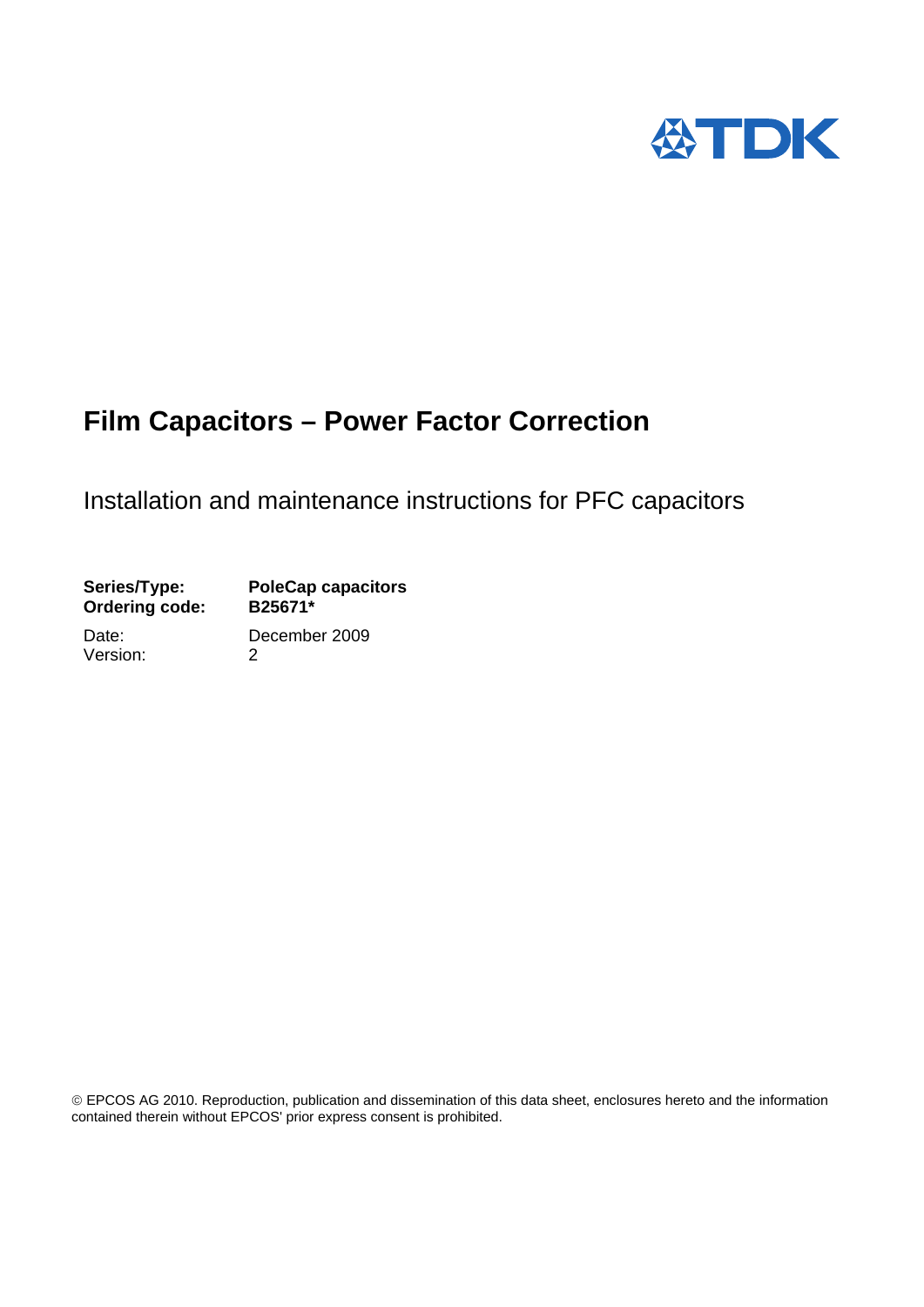

EPCOS AG 2010 Page 2 of 11

Temperature is one of the main stress factors for capacitors and has a major influence on the useful life expectancy of the device.

### **Installation and maintenance instructions**

| <b>Read this first!</b>                                | Read the following »Installation and Maintenance Instructions« carefully<br>before installing a capacitor in your application.                                                                                                                                                                                                                                                                                                                                                                                                                                                                                                                                                                                                                                                                                                                                                                                                                                                                                           |  |  |
|--------------------------------------------------------|--------------------------------------------------------------------------------------------------------------------------------------------------------------------------------------------------------------------------------------------------------------------------------------------------------------------------------------------------------------------------------------------------------------------------------------------------------------------------------------------------------------------------------------------------------------------------------------------------------------------------------------------------------------------------------------------------------------------------------------------------------------------------------------------------------------------------------------------------------------------------------------------------------------------------------------------------------------------------------------------------------------------------|--|--|
| <b>About this manual</b>                               | The information stated in this manual applies to typical, approved usage.<br>Please refer to our product specifications, or request our approval for your<br>own individual specifications, before installing capacitors.                                                                                                                                                                                                                                                                                                                                                                                                                                                                                                                                                                                                                                                                                                                                                                                                |  |  |
| For your safety!                                       | Disregarding the guidelines in this manual can result in operational failure,<br>bursting and fire. In case of doubt, contact your local EPCOS sales<br>organization or distributor for assistance.                                                                                                                                                                                                                                                                                                                                                                                                                                                                                                                                                                                                                                                                                                                                                                                                                      |  |  |
| General safety notes for<br>installation and operation | Ensure you are using the right capacitor type for your application.<br>ш<br>Please refer to the EPCOS product catalog and application notes for<br>the appropriate selection of capacitors. Please contact EPCOS for<br>any assistance required in selection.<br>Maintain good, effective grounding of capacitor enclosures.<br>$\mathcal{L}^{\mathcal{A}}$<br>Provide the means to isolate any faulty units/banks in the system.<br>$\mathcal{L}^{\mathcal{L}}$<br>Handle capacitor units carefully, as they may be charged even after<br><b>I</b><br>disconnection due to faulty discharging devices.<br>Follow the appropriate engineering practices.<br>$\mathcal{L}^{\mathcal{A}}$<br>Do not use HRC fuses to power the capacitor up and down (as this<br>$\sim$<br>could lead to the risk of electrical arcing!).<br>Consider the capacitor terminals, connected bus bars and cables as<br><b>COL</b><br>well as any other devices connected with them, as being energized.<br>The device is electrically charged! |  |  |
| <b>Storage and operation</b><br>conditions             | Keep the PoleCap capacitors in their original packing until installation.<br>Do not use or store capacitors in a corrosive atmosphere, especially<br>where chloride gas, sulfide gas, acid, alkali, salt or similar substances are<br>present. In a dusty environment, regular maintenance and cleaning,<br>especially of the terminals, is required to avoid a conductive path being<br>set up between the phases and/or the phases and ground.                                                                                                                                                                                                                                                                                                                                                                                                                                                                                                                                                                         |  |  |
| <b>Ambient temperature</b>                             | PoleCap capacitors are designed to be installed on poles for outdoor<br>applications.<br>In case of installation in panels, following shall be observed: The ambient<br>temperature category is -40/D for most standard types. This means a<br>maximum temperature of up to 55 °C and an average temperature over<br>24 hours of 45 °C. The average temperature over one year should not<br>exceed 35 °C.                                                                                                                                                                                                                                                                                                                                                                                                                                                                                                                                                                                                                |  |  |

 $\mathsf{r}$ 

 $\overline{\phantom{0}}$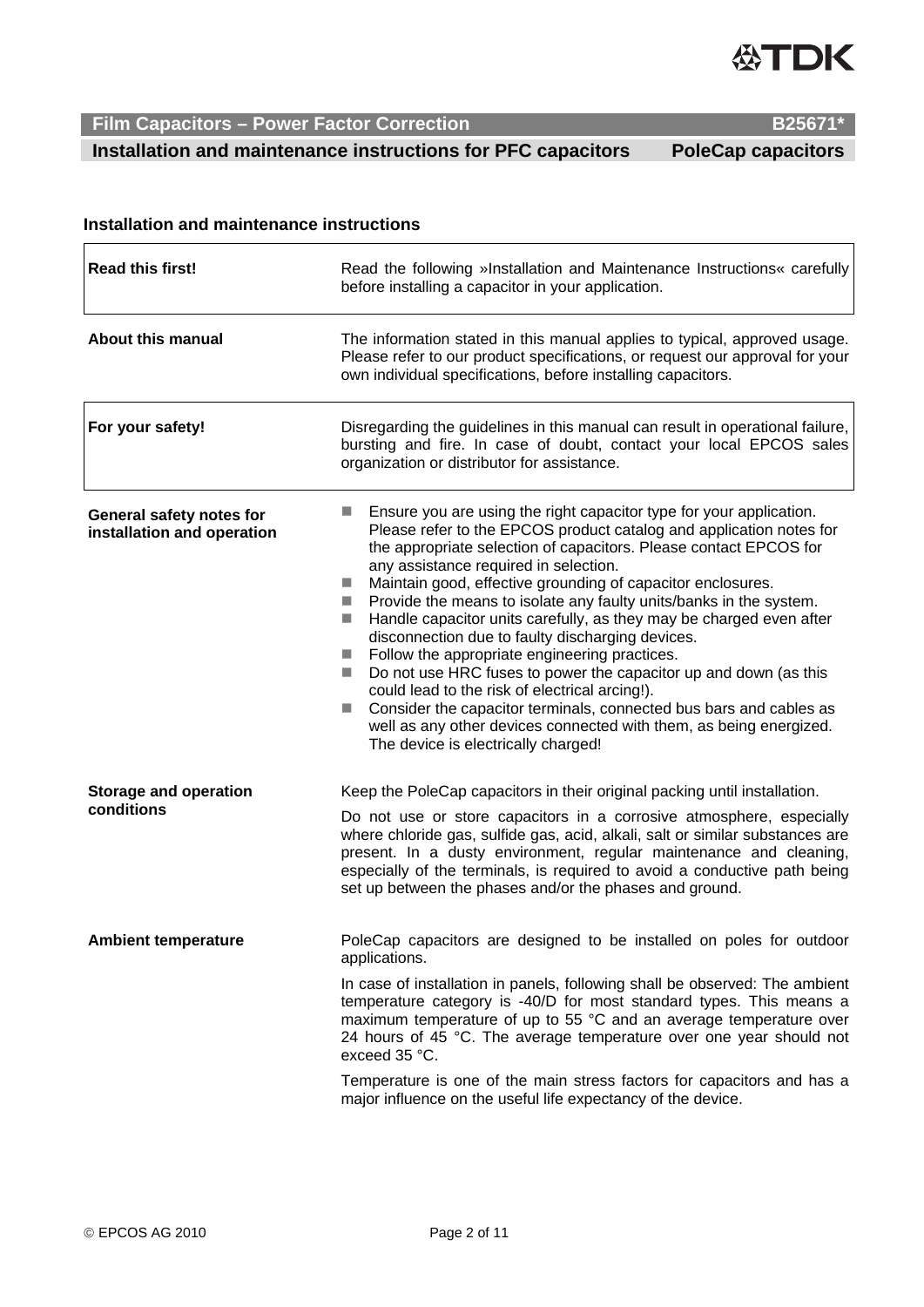

**Film Capacitors – Power Factor Correction B25671\* B25671\* Installation and maintenance instructions for PFC capacitors PoleCap capacitors** 

| <b>Caution!</b> | Exceeding the maximum permissible temperature may cause the safety<br>device to be inoperative.              |  |  |
|-----------------|--------------------------------------------------------------------------------------------------------------|--|--|
|                 | Capacitors should not be used if they are dented or have suffered<br>mechanical or any other kind of damage! |  |  |

### **Installation**

**Mounting the capacitors**

| <b>Mounting positions</b>                    | PoleCap capacitors shall be mounted in vertical position, directly onto the<br>pole or into a cabinet.                                                                                                                                                                                                                                                                                                                                                            |  |  |
|----------------------------------------------|-------------------------------------------------------------------------------------------------------------------------------------------------------------------------------------------------------------------------------------------------------------------------------------------------------------------------------------------------------------------------------------------------------------------------------------------------------------------|--|--|
|                                              | In case of panel mounting, proper ventilation has to be assured.                                                                                                                                                                                                                                                                                                                                                                                                  |  |  |
| <b>Warning!</b>                              | Do not install capacitors with dents deeper than 0.5 mm!                                                                                                                                                                                                                                                                                                                                                                                                          |  |  |
| <b>Mounting conditions inside a</b><br>panel | PoleCap capacitors are normally mounted on top of a pole. In case of<br>panel mounting, following instructions and recommendations have to be<br>obeyed.                                                                                                                                                                                                                                                                                                          |  |  |
| <b>Cooling space for capacitors</b>          | Make sure that sufficient cooling space is available (see Figure 1):<br>A minimum distance of 20 mm between the capacitors is<br>m.<br>recommended to maintain sufficient cooling.<br>Keep a gap of at least 20 mm above the capacitor and do not attach<br>any mounting components onto the crimp or on top. This gap will<br>allow longitudinal extension of the can so that the overpressure<br>disconnector can extend fully.<br>$\geq 20$ mm<br>$\geq 20$ mm |  |  |

**Pole mounting** For the pole assembly proper support for fixing the capacitor with the bottom stud shall be provided.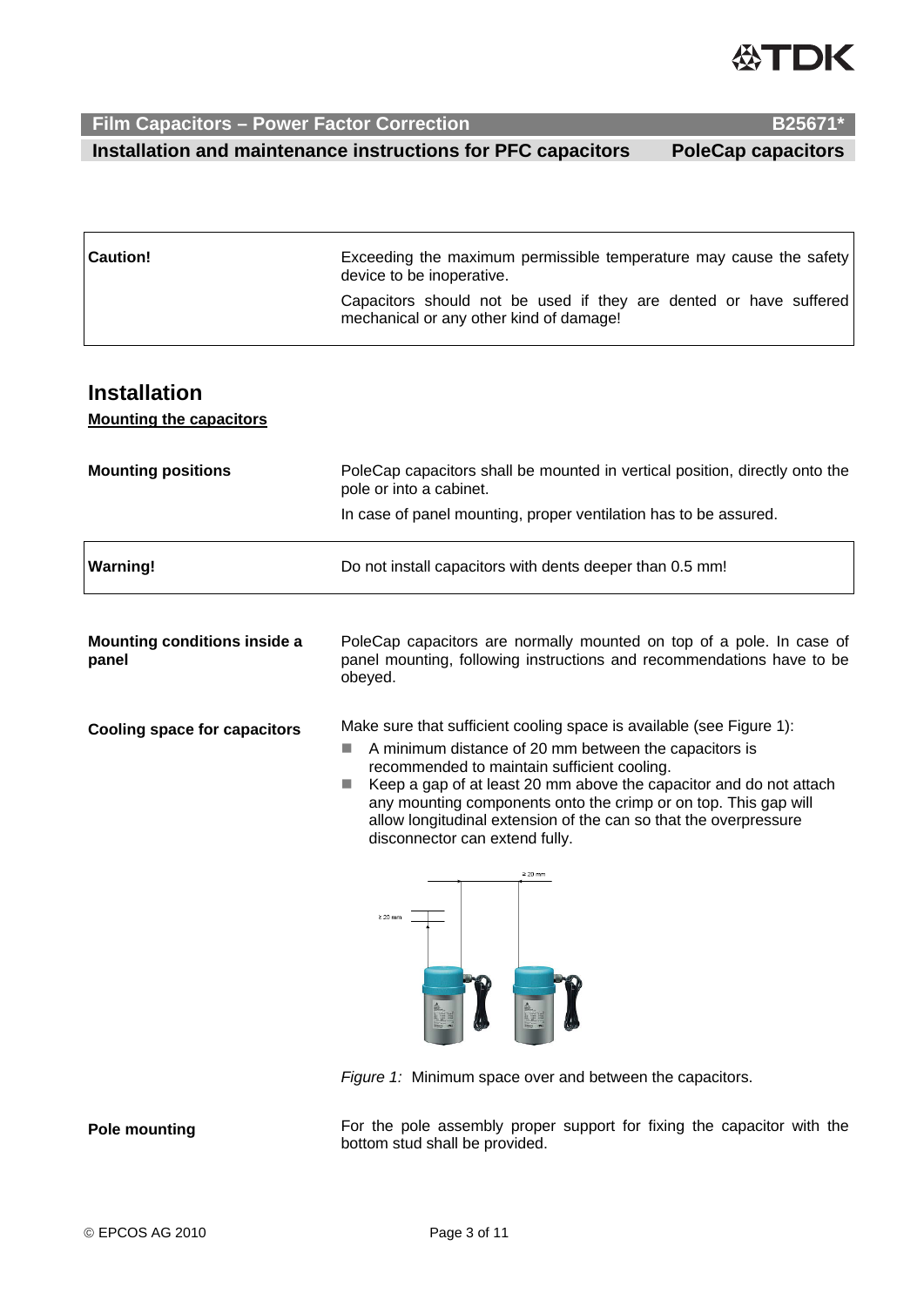

 **Installation and maintenance instructions for PFC capacitors PoleCap capacitors** 

| <b>Fixing threaded bottom stud</b> | The threaded mounting stud is at the base of the capacitor:                                                                                                                                        |  |  |
|------------------------------------|----------------------------------------------------------------------------------------------------------------------------------------------------------------------------------------------------|--|--|
|                                    |                                                                                                                                                                                                    |  |  |
| <b>Fixing</b>                      | The threaded bottom stud must be fastened with a specified torque:<br>M12 bottom stud: 10 Nm                                                                                                       |  |  |
| Grounding                          | The M12 bottom stud is used for grounding. Connect it to ground by<br>cable, or else connect the capacitor to any other conductive item which is<br>connected to ground.                           |  |  |
| Note!                              | Suitable connectors have to penetrate existing layers of enamel to ensure<br>good constant conductivity and sufficient current-carrying capability.                                                |  |  |
|                                    | If the metal chassis to which the capacitor is mounted is used for<br>grounding, the layer of varnish beneath the washer and nut should be<br>removed.                                             |  |  |
| <b>Connecting</b>                  | When connecting, avoid bending cable lugs or cables, or the use of other<br>forms of mechanical force on the terminals. Otherwise, leakage could<br>disable the safety device!                     |  |  |
| <b>Connecting the supply cable</b> |                                                                                                                                                                                                    |  |  |
| <b>Cable specification</b>         | PoleCap capacitors are supplied with cables. Ensure proper connection of<br>the cables to the grid, using proper terminations/connectors.<br>Loose or bad connections may cause capacitor failure! |  |  |
|                                    |                                                                                                                                                                                                    |  |  |
|                                    | Especially when used in outdoor applications, the connections have to<br>checked and maintained from time to time.                                                                                 |  |  |
| <b>Discharging the capacitor</b>   | Before re-switching, capacitors must be discharged to 10% of the rated<br>voltage or below.                                                                                                        |  |  |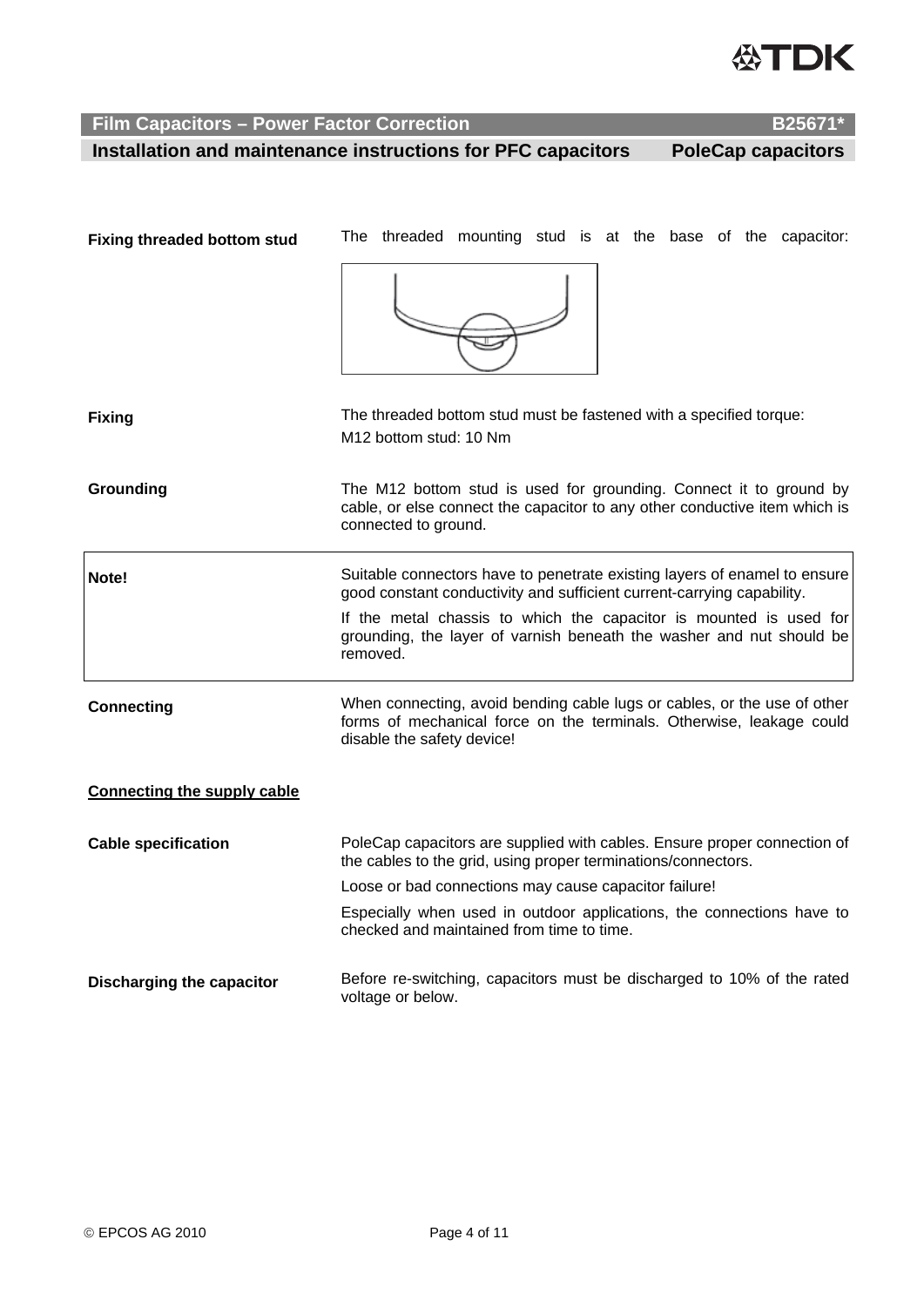

 **Installation and maintenance instructions for PFC capacitors PoleCap capacitors** 

| <b>Inrush current limitation</b>    | Switching LV PFC capacitors can cause high inrush currents of more than<br>200 times the rated current, especially when they are connected in<br>parallel to others that are already energized. This may cause additional<br>stress to contactors as well as to capacitors and reduce their life cycle.<br>Inrush currents have a negative effect on the power quality, e.g.<br>transients, voltage drop. Inrush current limitation is required:<br>contactors with pre-charging resistors for pre-loading of capacitors<br>serial air coils (approx. 8 turns in the connecting cables between<br><b>College</b><br>contactor and capacitor with a diameter of 10 cm)                                                                                                                                                                                                                                                |
|-------------------------------------|----------------------------------------------------------------------------------------------------------------------------------------------------------------------------------------------------------------------------------------------------------------------------------------------------------------------------------------------------------------------------------------------------------------------------------------------------------------------------------------------------------------------------------------------------------------------------------------------------------------------------------------------------------------------------------------------------------------------------------------------------------------------------------------------------------------------------------------------------------------------------------------------------------------------|
| IEC 60831 standard<br>and reference | According to the IEC 60831 standard, a maximum of 5000 switching<br>operations per year is acceptable. If standard PFC reactors are<br>additionally applied, a maximum of 50 000 switching operations per year<br>is acceptable. Before considering a higher number of switching<br>operations, please contact EPCOS.                                                                                                                                                                                                                                                                                                                                                                                                                                                                                                                                                                                                |
| <b>Harmonics</b>                    | Harmonics are sinusoidal voltages and currents with frequencies that are<br>multiples of the 50 or 60 Hz power supply frequency.<br>Harmonics result from the operation of electrical loads with nonlinear<br>voltage-current characteristics.<br>They are mainly caused by loads operated in modern electronic devices,<br>such as converters, electrical drives,<br>welding<br>machines<br>and<br>uninterruptible power supplies (UPS).<br>Ensure that the current flowing through the capacitor does not exceed<br>$3 ullet$ I <sub>R</sub> depending on the particular type.<br>This may indicate the heavy presence of harmonics. Check the voltage<br>and current using a true RMS multi-meter.<br>Ensure that the voltage does not exceed 1.1 $\cdot$ V <sub>R</sub> and the peak voltage<br>does not exceed 1.6 $\cdot$ V <sub>R</sub> . Use a true RMS and peak voltmeter or<br>oscilloscope to check this. |
| <b>Caution!</b>                     | Only power capacitors with reactors - namely de-tuned capacitor banks -<br>should be used in applications with harmonic distortion. Depending on the<br>chosen series resonance frequency, a part of the harmonic current will be<br>absorbed by the power capacitor. The rest of the harmonic current will<br>flow into the grid. The use of power capacitors with reactors reduces<br>harmonic distortion and minimizes the disturbing effects on the operation<br>of other loads.                                                                                                                                                                                                                                                                                                                                                                                                                                 |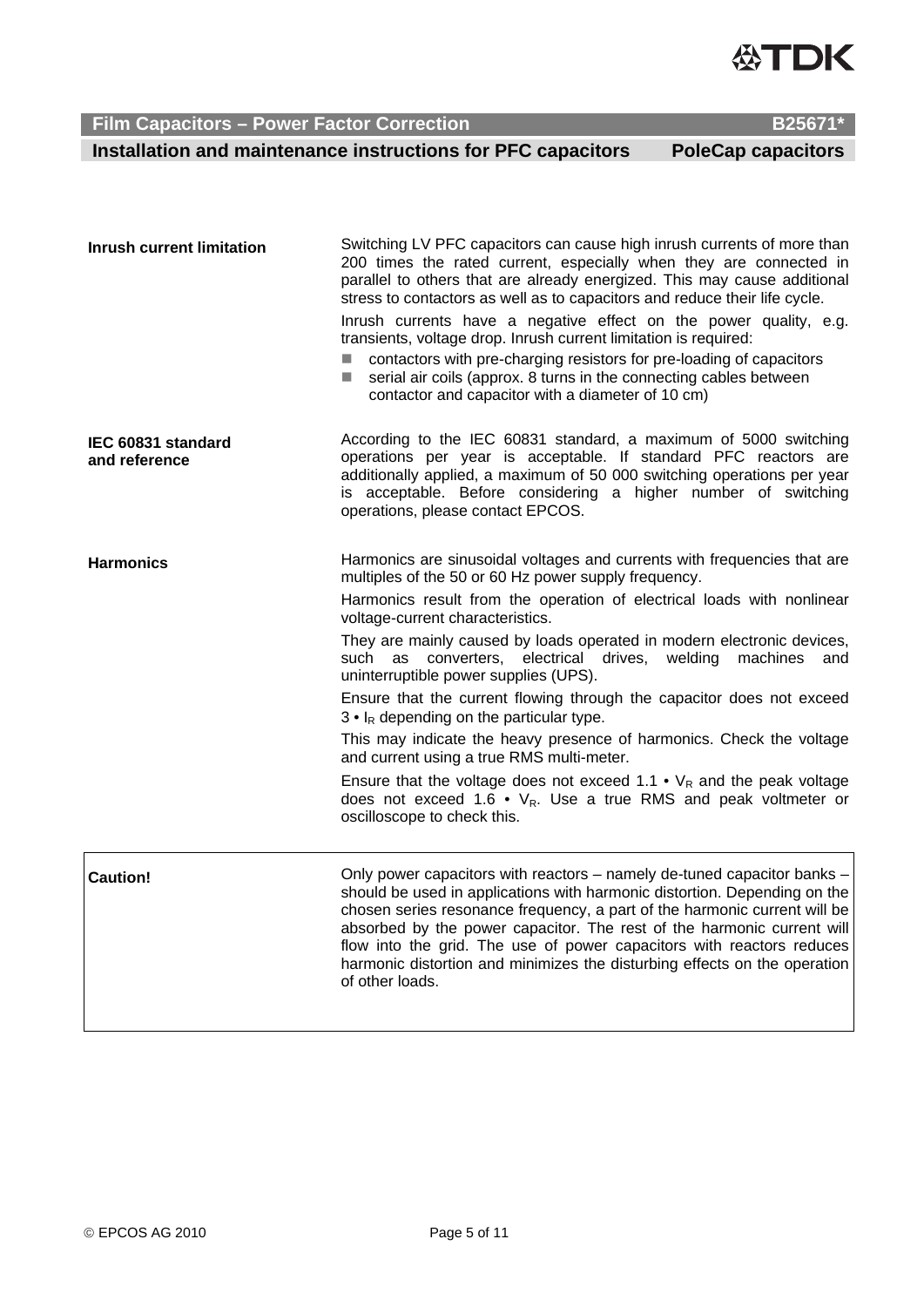© EPCOS AG 2010 Page 6 of 11

create power quality problems and damage distribution equipment. The occurrence of resonance should ideally be avoided by appropriate application design! The total RMS capacitor current (incl. fundamental and harmonic currents) specified in the technical data of the relevant series must never be exceeded. **Overpressure disconnector** Electrical components do not have an unlimited operating life; this also applies to self-healing capacitors. As polypropylene-type capacitors seldom produce a pronounced short circuit, HRC fuses or circuit breakers alone do not offer sufficient protection. All PoleCap capacitors are consequently fitted with a disconnector that responds to overpressure. If numerous electric breakdowns occur at the end of its life or as the result of thermal or electric overload (within IEC specification 60831), the formation of gas causes the pressure inside the capacitor case to rise. This causes a change in length due to the curvature of the lid or stretching of the expansion bead. Expansion beyond a certain point will separate the internal wires (tear-off fuses) and disconnect the capacitor from the power line. **Caution!** To ensure full functionality of an overpressure disconnector, observe the following requirements: 1) The expandable metal top must not be impaired:  $\blacksquare$  The connecting lines must be flexible leads (cables).  $\blacksquare$  There must be sufficient space for expansion above the connections (stated for the different models). ■ The folding groove must not be retained by clamps. 2) The maximum permissible fault current of 10 000 A to UL 810-standard must not be exceeded. 3) The stress parameters of the capacitor must be within the IEC 60831 specification.

**Avoid resonance conditions** The most important reason for installing de-tuned capacitor banks is to

avoid resonance conditions. These may multiply existing harmonics,

 **Film Capacitors – Power Factor Correction B25671** 

 **Installation and maintenance instructions for PFC capacitors PoleCap capacitors** 

**ЭТПК**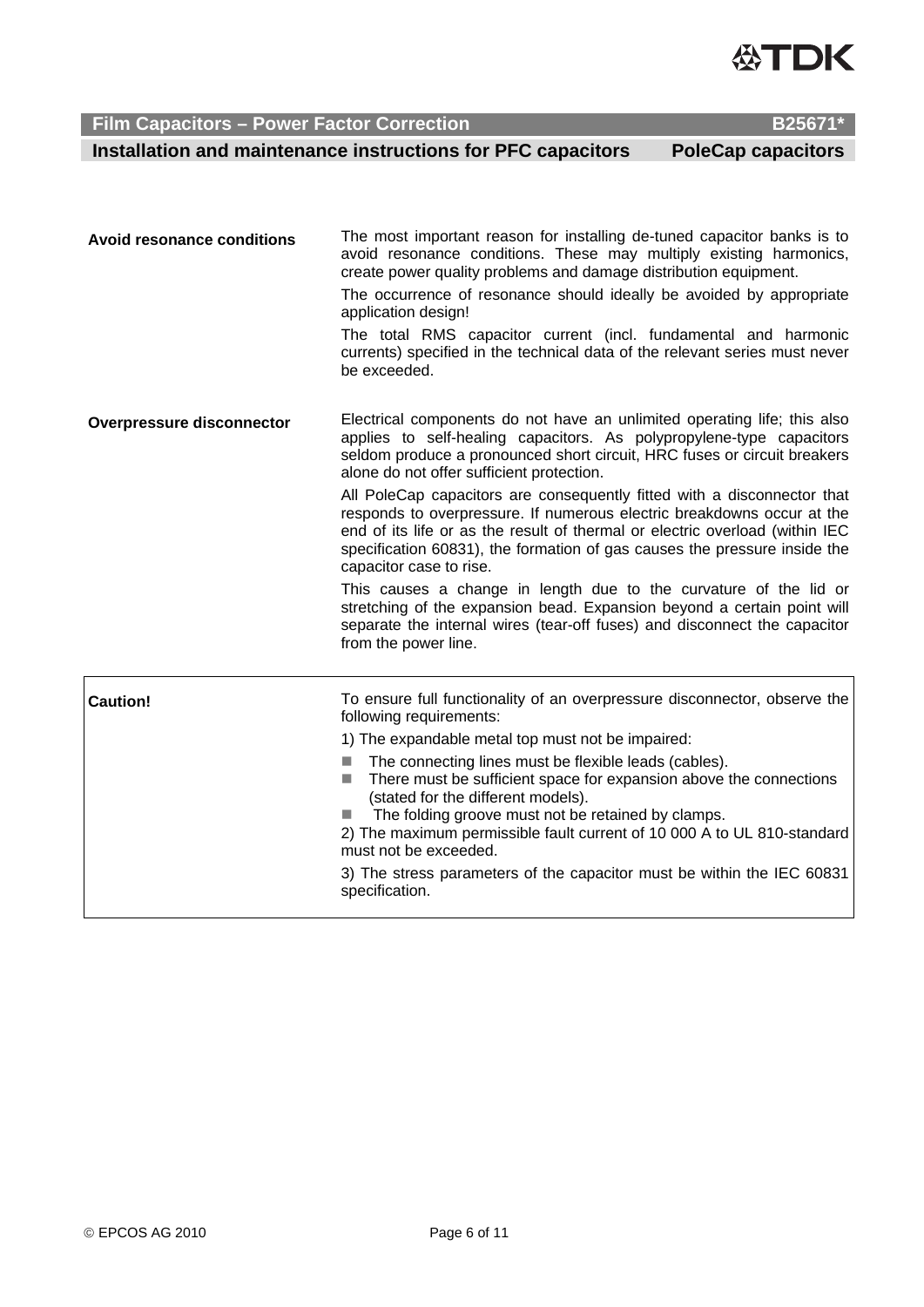

 **Installation and maintenance instructions for PFC capacitors PoleCap capacitors** 

**Visible fault indicator** PoleCap capacitors are equipped with a fault indicator, visible from the ground or from distance: A red stripe becomes visible in case the safety device is activated.



**Overcurrent / short circuit protection** 

HRC fuses or molded case circuit breakers for short circuit protection must be used.

- HRC fuses do not protect the capacitor against overload. They only offer short circuit protection!
- $\blacksquare$  The HRC fuse rating must be 1.6 ... 1.8 times the nominal capacitor current.
- Do not use HRC fuses for switching capacitors (risk of arcing).
- Use thermal/magnetic overcurrent relays for overload protection.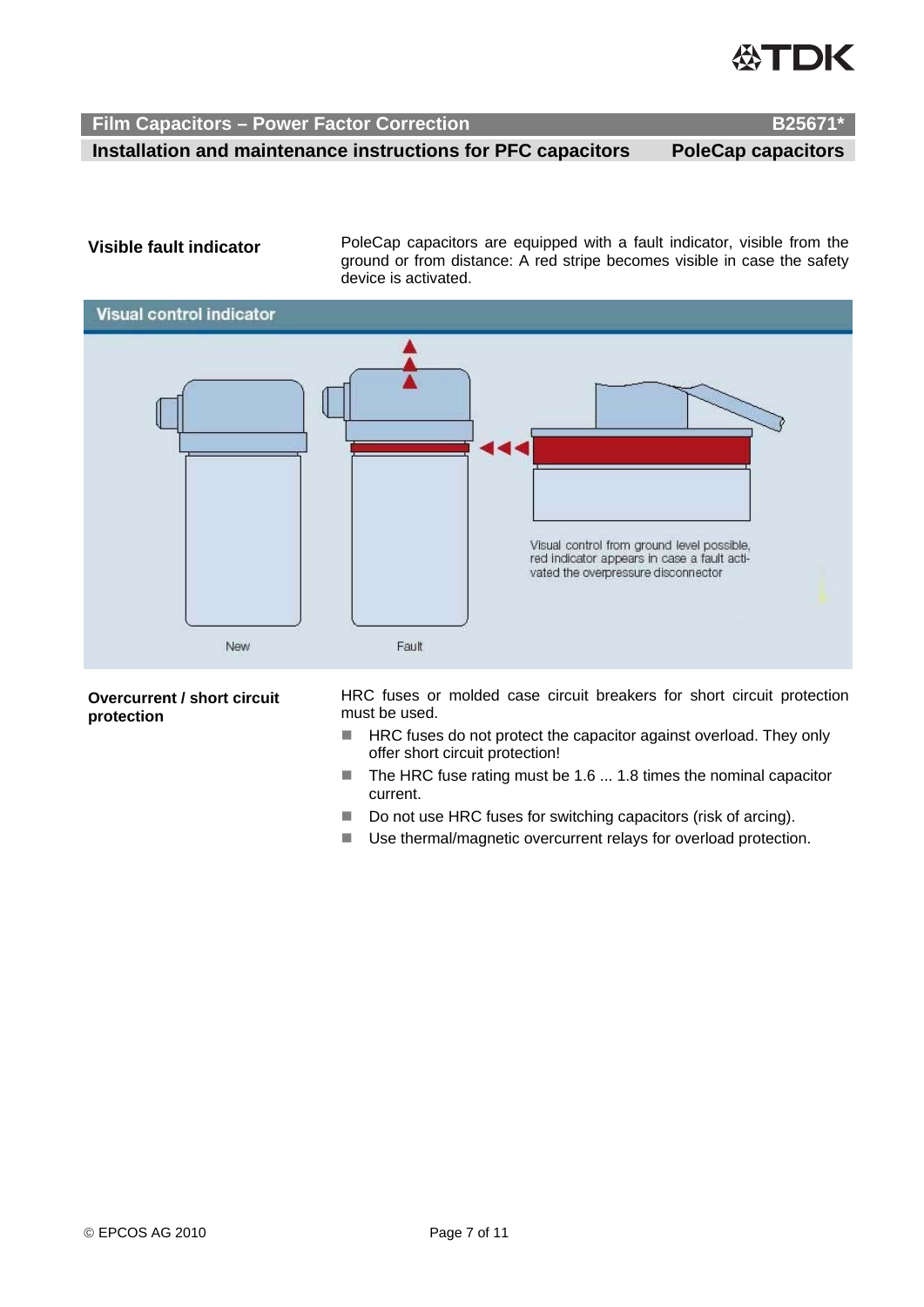

 **Installation and maintenance instructions for PFC capacitors PoleCap capacitors** 

## **Maintenance**

| <b>Caution!</b><br>a a<br>$\Box$<br>m.<br><b>College</b><br>E.<br>a a<br>m. | Disregarding the following measures may result in severe operational<br>failures, bursting and fire.<br>Check the tightness of the connections/terminals periodically, two<br>weeks after installation at the latest, and then once a month.<br>Clean the terminals/bushings periodically to avoid short circuits due to<br>dust or other contamination.<br>Check the short circuit protection fuses.<br>and the second<br>Take a current reading twice a year and compare it with the nominal<br>current. Use a harmonic analyzer or true effective RMS meter.<br>If the current rises above its nominal value, check your application for<br>modifications.<br>If a significant increase in the number of non-linear loads is detected,<br>call in a consultant to perform a harmonics study.<br>In the presence of harmonics, consider the installation of a de-tuned<br>capacitor bank (reactors).<br>■ Check the discharge resistors/reactors and in case of doubt check<br>their function:<br>$\blacksquare$ Power the capacitor up and down.<br>After 90 seconds, the voltage between the terminals must drop to less<br>than $75V$ .<br>Check the temperature of energized capacitors. If individual<br>capacitors become excessively hot, it is recommended to replace<br>them, as this could indicate a loss factor increase which is a sign that<br>they are reaching the end of their operating life. |
|-----------------------------------------------------------------------------|-------------------------------------------------------------------------------------------------------------------------------------------------------------------------------------------------------------------------------------------------------------------------------------------------------------------------------------------------------------------------------------------------------------------------------------------------------------------------------------------------------------------------------------------------------------------------------------------------------------------------------------------------------------------------------------------------------------------------------------------------------------------------------------------------------------------------------------------------------------------------------------------------------------------------------------------------------------------------------------------------------------------------------------------------------------------------------------------------------------------------------------------------------------------------------------------------------------------------------------------------------------------------------------------------------------------------------------------------------------------------------------------------------------------|
| Note!                                                                       | For detailed information about PFC capacitors and cautions, refer to the<br>latest version of the EPCOS PFC Product Profile.<br>Please note again that these »Installation and Maintenance Instructions«<br>apply to typical specifications. Refer to our product specifications or<br>request our approval for your specification before installing a capacitor.                                                                                                                                                                                                                                                                                                                                                                                                                                                                                                                                                                                                                                                                                                                                                                                                                                                                                                                                                                                                                                                 |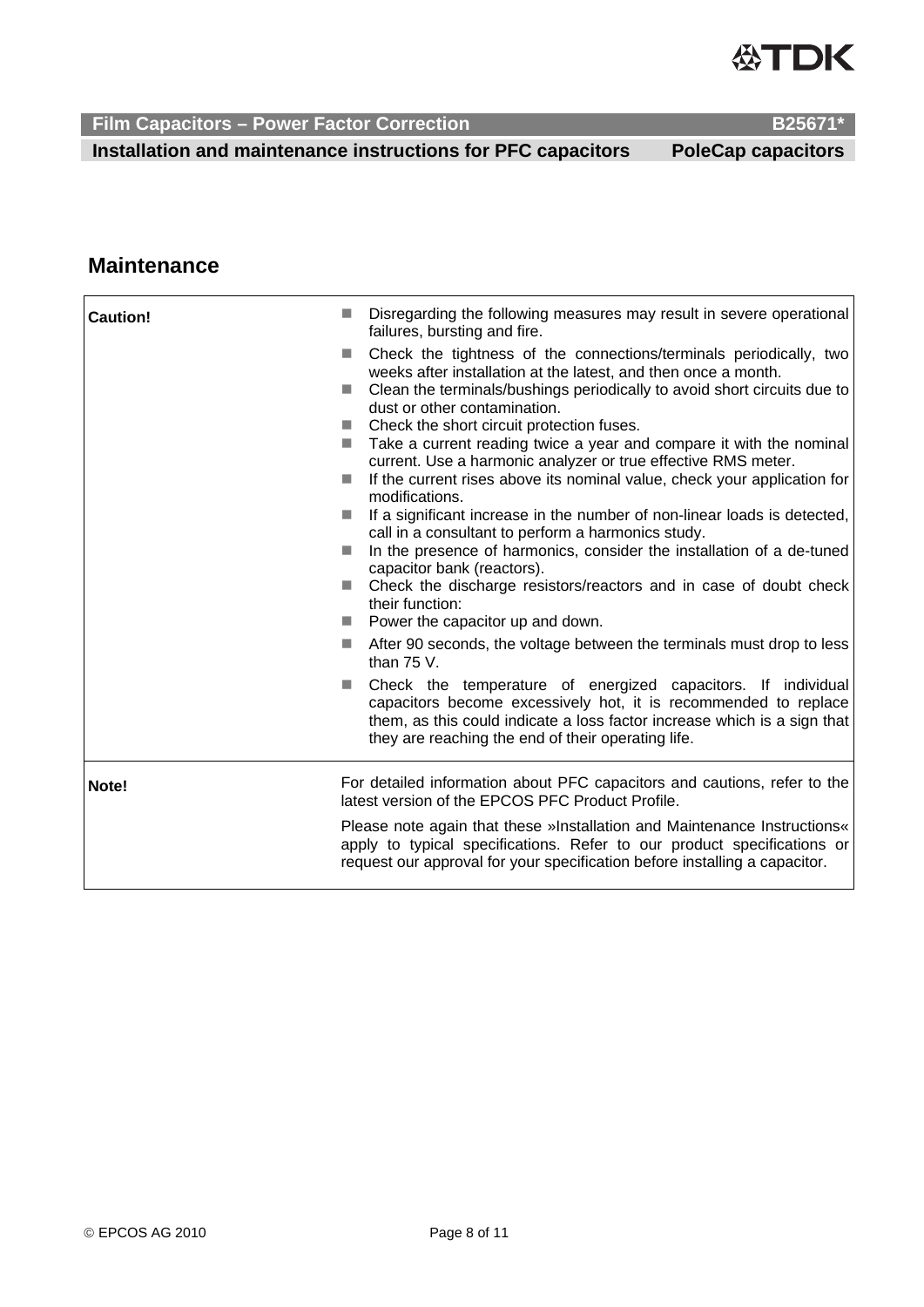

 **Installation and maintenance instructions for PFC capacitors PoleCap capacitors** 

## **Appendix**

**Connection cable cross section, HRC fuse rating**  The recommendations to VDE 0100 for fusing and cable cross sections for three-phase power capacitors are listed below.

**VDE 0100 recommendations** The cross-section values listed below are guideline values valid for operation under normal conditions and at an ambient temperature of 40 °C. Higher values should be selected if conditions differ from normal, such as higher temperatures or harmonic distortion.

| kvar rating at<br>400 V<br>kvar | <b>Nominal</b><br>current<br>A | <b>HRC</b> fuse<br>rating<br>A | <b>Cross section</b><br>of supply cable<br>mm <sup>2</sup> |
|---------------------------------|--------------------------------|--------------------------------|------------------------------------------------------------|
| 5                               | 7.2                            | 16                             | 2.5                                                        |
| 7.5                             | 10.8                           | 16                             | 2.5                                                        |
| 10                              | 14.4                           | 25                             | 4                                                          |
| 12.5                            | 18                             | 35                             | 4                                                          |
| 15                              | 21.6                           | 35                             | 6                                                          |
| 20                              | 28.8                           | 50                             | 10                                                         |
| 25                              | 36                             | 63                             | 16                                                         |
| 30                              | 43.2                           | 80                             | 25                                                         |
| 40                              | 57.6                           | 100                            | 35                                                         |
| 50                              | 72                             | 125                            | 35                                                         |
| 75                              | 108.3                          | 160                            | 70                                                         |
| 100                             | 144.3                          | 250                            | 120                                                        |
| 125                             | 180.3                          | 300                            | 150                                                        |
| 150                             | 216.5                          | 350                            | $2 \cdot 95$                                               |
| 175                             | 252.6                          | 400                            | 2 • 120                                                    |
| 200                             | 288.0                          | 500                            | 2 • 120                                                    |

For other voltage ratings:

- 230 V table figure 1.74
- 440 V table figure 0.91
- 480 V table figure 0.83
- 525 V table figure 0.76

A lower cross section is normally sufficient for the internal wiring of a capacitor bank. Various parameters such as the temperature inside the cabinet, the cable quality, the maximum cable isolation temperature, as well as the type (single or multicore) and length of the cable have to be taken into consideration when selecting the appropriate value.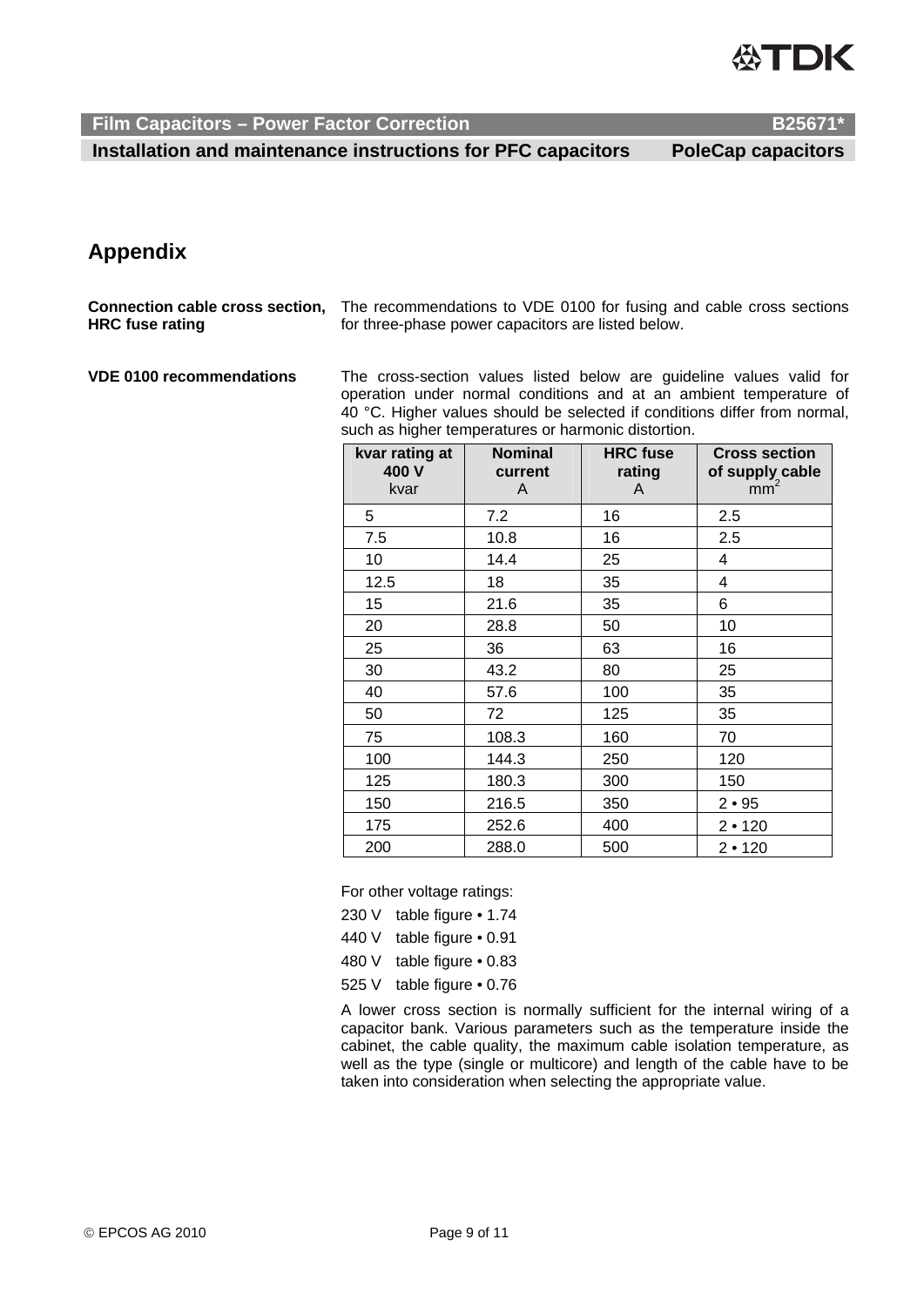

 **Installation and maintenance instructions for PFC capacitors PoleCap capacitors** 

| <b>Vibration resistance</b> | The capacitor resistance to vibration corresponds to IEC 68, part 2-6. The<br>following values apply to the capacitor alone.                                                                                                                                                                                                       |  |  |
|-----------------------------|------------------------------------------------------------------------------------------------------------------------------------------------------------------------------------------------------------------------------------------------------------------------------------------------------------------------------------|--|--|
| <b>Test conditions</b>      | Max. test conditions:<br>Test duration 2 h<br>Frequency range 10  55 Hz max. 0.7 g<br>Displacement amplitude 0.75 mm<br><b>I</b><br><b>I</b><br><b>In</b>                                                                                                                                                                          |  |  |
|                             | The connections and terminals may influence the vibration properties. It is<br>necessary to check the stability when an installed capacitor is exposed to<br>vibration. Irrespective of this, it is not advised to locate capacitors where<br>vibration amplitudes could reach maximum levels in strongly vibrating<br>appliances. |  |  |